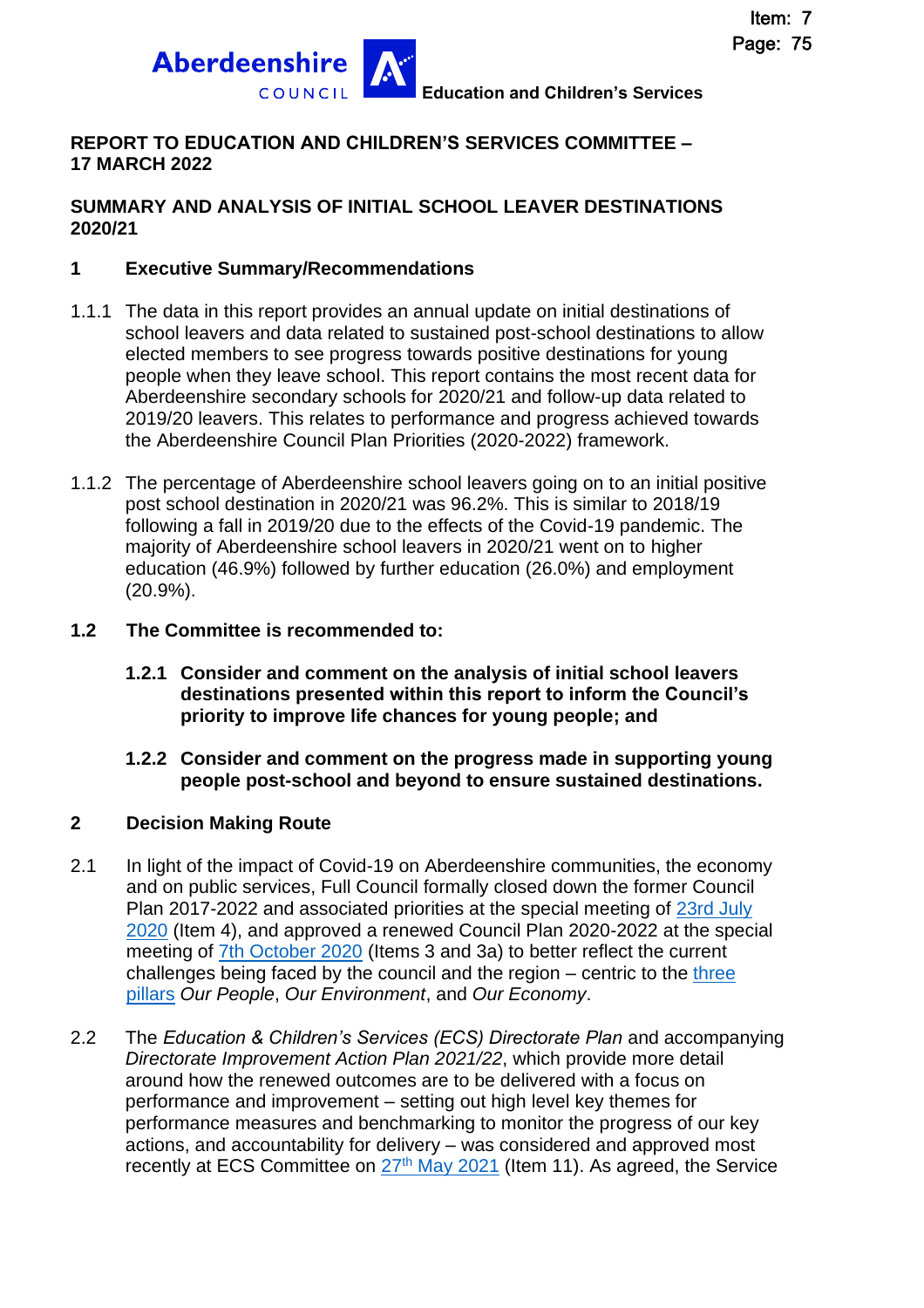primarily leads or collaborates on the [council priorities](https://www.aberdeenshire.gov.uk/council-and-democracy/council-plan/delivering-our-priorities-across-services/) and associated outcomes:



To secure continuous improvement in outcomes for ALL children and young people (Council Priority 1) To have better, integrated working arrangements in pursuit of improved outcomes for children and young people (Council Priority 2)

2.3 A report on the Summary and Analysis of Initial School Leaver Destinations [2019/20](https://committees.aberdeenshire.gov.uk/Committees.aspx?commid=494&meetid=19550) was considered by Education and Children's Services Committee on 18th March 2021.

## **3 Discussion**

- 3.1 A school leaver is classed as a young person in the senior phase (S4-S6) who left school during the school year taken to run from the school census day in a particular year to the day before census the following year. Therefore, for 2020/21 leavers, the leaver year is 16 September 2020 to 14 September 2021.
- 3.2 Please note, the initial destinations of school leavers are a snapshot on  $4<sup>th</sup>$ October 2021, as the destination that the young person is participating in, on that day is used. This is a combination of direct follow up of leavers by Skills Development Scotland (SDS) and shared administrative data from local authorities, colleges, the Department for Work and Pensions (DWP) and the Student Awards Agency for Scotland (SAAS).
- 3.3 Schools closed on 20<sup>th</sup> March 2020 due to Covid-19 and did not re-open before the end of the session although the summer leaving date remained  $31<sup>st</sup>$  May 2020. Covid-19 continued to impact schools in the 2020/21 session.
- 3.4 School leaver destination information is used to monitor progress in improving the proportion of school leavers in positive and sustained destinations, which now forms the basis of one of the national benchmarking measures within the Scottish Government's senior phase benchmarking tool, *Insight*. The data in *Insight* is used as the basis for this report, and for national reporting on initial post-school destinations. A [national report for 2020/21](https://www.gov.scot/publications/summary-statistics-attainment-initial-leaver-destinations-no-4-2022-edition/) was published by Scottish Government on 23 February 2021 and these updated statistics will also be made available on [Parentzone](https://education.gov.scot/parentzone) after 23<sup>rd</sup> February 2022. Figures in this report for 2018/19 and 2019/20 were taken from Insight at the time of reporting and may subsequently have small amendments in the latest Insight and National publications.
- 3.5 SDS use the following positive leaver destination categories: Higher Education, Further Education, Training, Employed, Voluntary Work, Personal Skills Development (PSD). There are further categories of Unemployed Seeking, Unemployed Not Seeking and Unknown. The category Unemployed Not Seeking includes leavers who are economically inactive for various reasons such as caring responsibilities, pregnancy and time out to travel and those leavers who are unable to work due to ill health.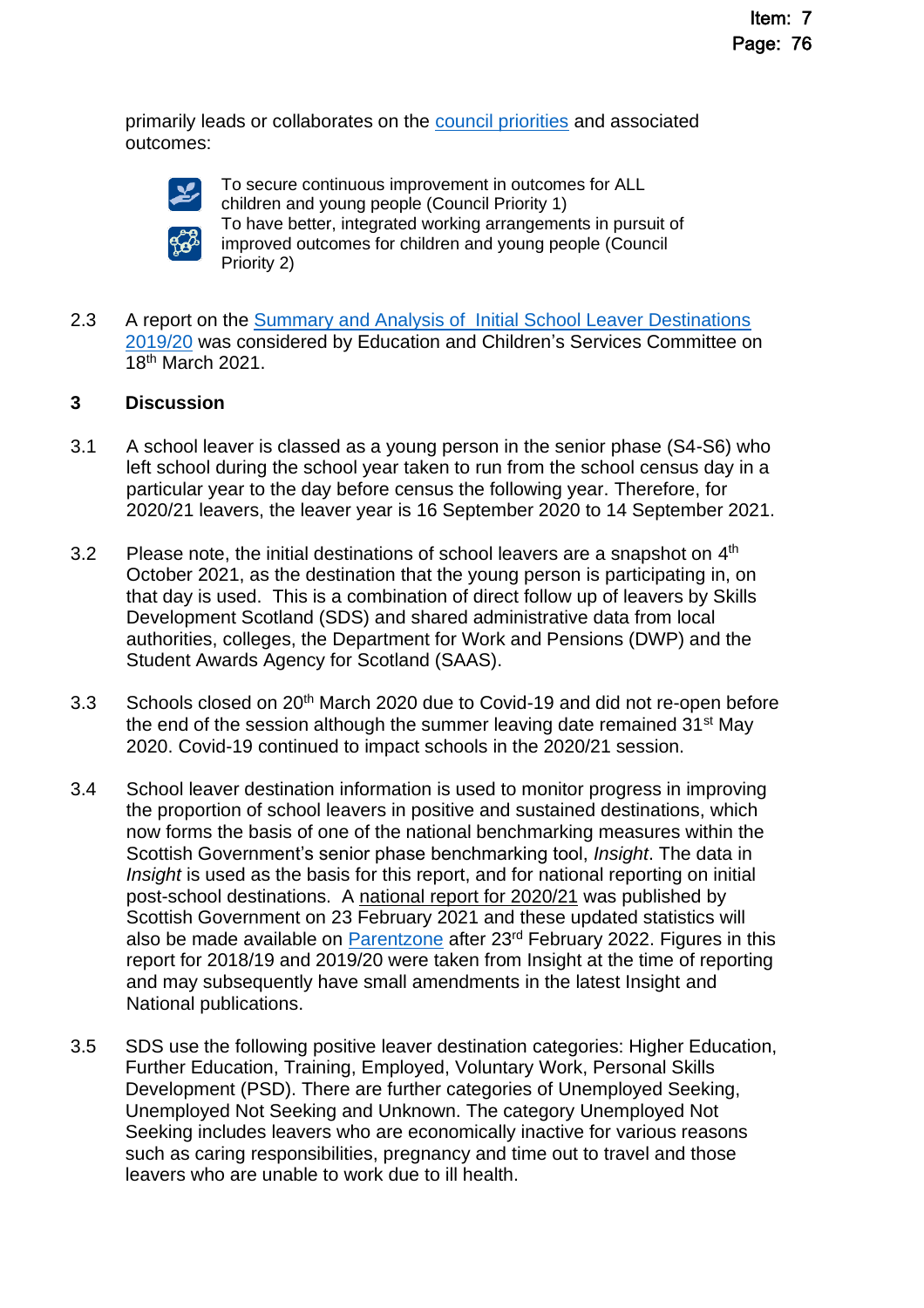- 3.6 Each year, SDS is unable to contact a small percentage of school leavers. In Aberdeenshire for 2020/21, 0.6% of leavers (17 young people) had an unknown destination recorded after multiple attempts at contact which is a decrease from 1.6% (40 young people) in 2019/20. The percentage of leavers with an unknown destination also decreased Nationally from 0.7% in 2019/20 to 0.3% in 2020/21. Contacting young people during the 2019/20 Covid-19 pandemic and lockdown was problematic for SDS but the situation improved in 2020/21.
- 3.7 Work continues to trace young people with an 'unknown' post school destination, for example, Community Learning & Development (CLD) Service – Working with Young People Team are currently supporting SDS to contact remaining 'unknowns' that had been previously supported by CLD whilst at school.
- 3.8 In the 20120/21 session there were 2,635 school leavers from Aberdeenshire schools. The table below gives the number of school leavers and the percentage of leavers in each stage from S4 to S6 for each year from 2018/19 to 2020/21.

|         |                | <b>Aberdeenshire</b>        |                        | <b>Scotland</b>             |                        |
|---------|----------------|-----------------------------|------------------------|-----------------------------|------------------------|
| Year    | <b>Stage</b>   | Number of<br><b>Leavers</b> | % of<br><b>Leavers</b> | Number of<br><b>Leavers</b> | % of<br><b>Leavers</b> |
| 2020/21 | S <sub>4</sub> | 365                         | 13.9%                  | 5,689                       | 11.2%                  |
|         | S <sub>5</sub> | 837                         | 31.8%                  | 12,994                      | 25.6%                  |
|         | S6             | 1,433                       | 54.4%                  | 32,066                      | 63.2%                  |
|         | Total          | 2,635                       |                        | 50,746                      |                        |
| 2019/20 | S4             | 381                         | 15.1%                  | 5,401                       | 11.4%                  |
|         | S <sub>5</sub> | 765                         | 30.2%                  | 12,241                      | 25.8%                  |
|         | S <sub>6</sub> | 1,385                       | 54.7%                  | 29,793                      | 62.8%                  |
|         | Total          | 2,531                       |                        | 47,435                      |                        |
| 2018/20 | S4             | 453                         | 17.3%                  | 5,919                       | 11.9%                  |
|         | S <sub>5</sub> | 852                         | 32.5%                  | 13,340                      | 26.8%                  |
|         | S <sub>6</sub> | 1,315                       | 50.2%                  | 30,458                      | 61.3%                  |
|         | Total          | 2,620                       |                        | 49,717                      |                        |

The proportion of leavers in S4 in Aberdeenshire in 2020/21 was 13.9% which is higher than the National figure of 11.2% but both the Aberdeenshire and National percentages have decreased since 2018/20. The proportion of leavers in S5 in Aberdeenshire in 2020/21 was 31.8% which is higher than the National figure of 25.6% and the Aberdeenshire figure is slightly higher than 30.2% in 2019/20 and slightly lower than 32.5% in 2018/19. The proportion of leavers in S6 in Aberdeenshire in 2020/21 was 54.4% which is lower than the National figure of 63.2% and the Aberdeenshire figure is slightly lower than 54.7% in 2019/20 but higher than 50.2% in 2018/19.

3.9 The following table shows the number and percentage of school leavers recorded in Insight as having a positive destination. It shows Aberdeenshire as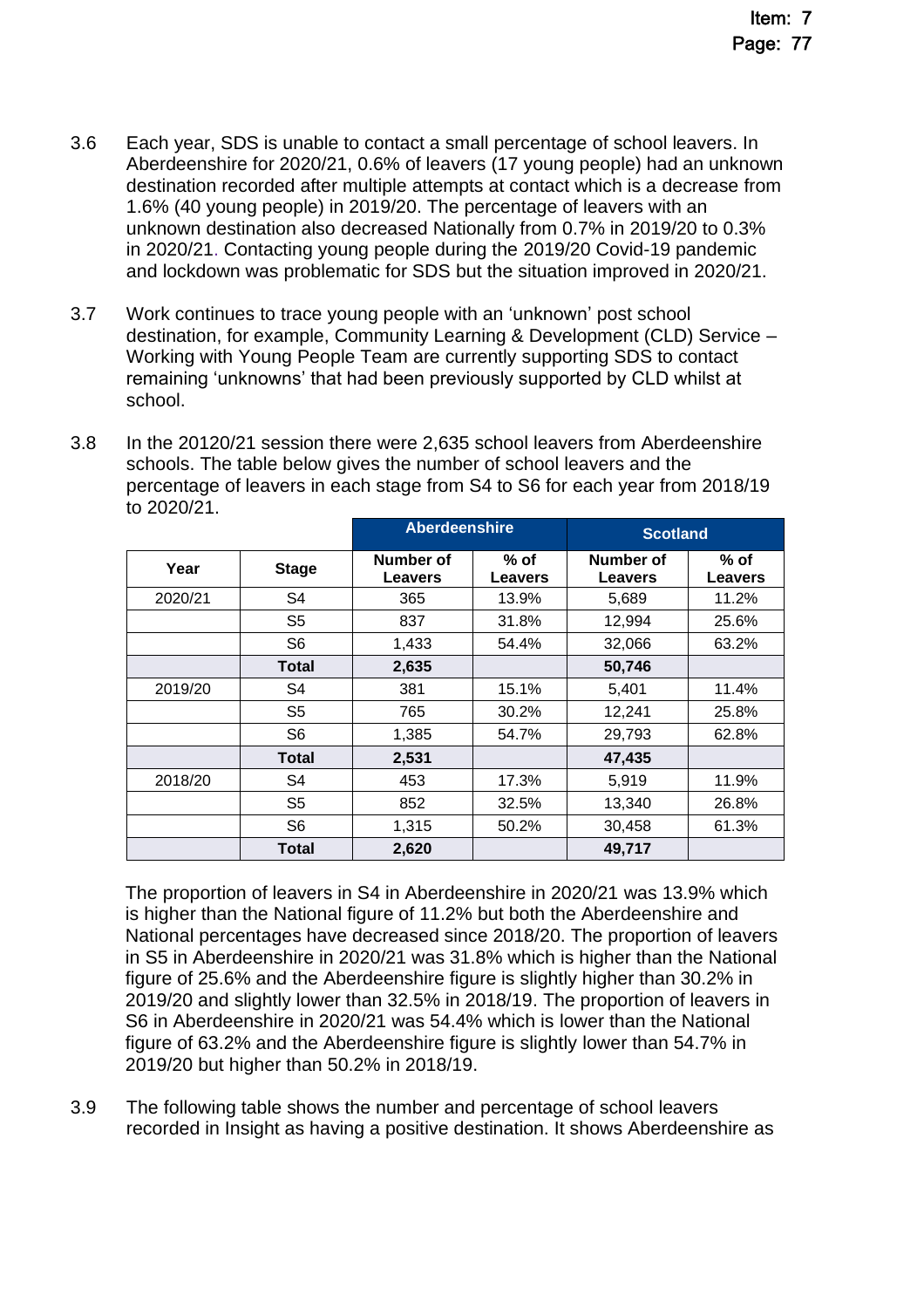|                       |                                        | <b>Left During</b>                                |                                        |                                                   |                                        |                                              |  |  |  |  |  |
|-----------------------|----------------------------------------|---------------------------------------------------|----------------------------------------|---------------------------------------------------|----------------------------------------|----------------------------------------------|--|--|--|--|--|
|                       | 2020/21                                |                                                   |                                        | 2019/20                                           | 2018/19                                |                                              |  |  |  |  |  |
|                       | Number in<br>a positive<br>destination | $%$ of<br>Leavers in<br>a positive<br>destination | Number in<br>a positive<br>destination | $%$ of<br>Leavers in<br>a positive<br>destination | Number in<br>a positive<br>destination | % of Leavers<br>in a positive<br>destination |  |  |  |  |  |
| Aberdeenshire         | 2,535                                  | 96.2%                                             | 2.398                                  | 94.8%                                             | 2,526                                  | 96.4%                                        |  |  |  |  |  |
| Virtual<br>Comparator | 25,222                                 | 95.7%                                             | 23,781                                 | 94.0%                                             | 25,026                                 | 95.5%                                        |  |  |  |  |  |
| Northern<br>Alliance  | 8.439                                  | 95.3%                                             | 7,817                                  | 93.0%                                             | 8,568                                  | 95.0%                                        |  |  |  |  |  |
| National              | 48,451                                 | 95.5%                                             | 44,285                                 | 93.4%                                             | 47,256                                 | 95.1%                                        |  |  |  |  |  |

compared to the national figure, the 'virtual comparator'<sup>1</sup> authority and the Northern Alliance<sup>2</sup> over the past three years 2018/19 to 2020/21.

The percentage of leavers who went on to a positive destination was 96.2% which is 1.4% higher than 94.8% in 2019/20. Nationally there was also an increase of 2.1% in the percentage of school leavers going on to a positive destination from 93.4% in 2019/20 to 95.5% in 2020/21. The dip in positive destinations in Aberdeenshire and in Scotland was due to the impact of the COVID-19 lockdown and the economic downturn but the situation has improved in 2020/21 both in Aberdeenshire and Nationally. Aberdeenshire is 8th highest out of 32 local Authorities in terms of positive school leaver's destinations in 2020/21.

3.10 The table below gives a summary of the number and percentage of school leavers entering employment, further education or higher education each year from 2018/19 to 2020/21. **Appendix 1** gives a more detailed breakdown of school leaver destinations according to the definitions of destinations categories.

|                             |                |               | <b>Employment</b>        |               | <b>Further Education</b> |               | <b>Higher Education</b>  |
|-----------------------------|----------------|---------------|--------------------------|---------------|--------------------------|---------------|--------------------------|
|                             |                | <b>Number</b> | $%$ of<br><b>Leavers</b> | <b>Number</b> | $%$ of<br><b>Leavers</b> | <b>Number</b> | $%$ of<br><b>Leavers</b> |
| 2020/21                     | S4             | 109           | 29.9%                    | 211           | 57.8%                    | *             | $\star$                  |
|                             | S <sub>5</sub> | 274           | 32.7%                    | 317           | 37.9%                    | 167           | 20.0%                    |
|                             | S6             | 169           | 11.8%                    | 156           | 10.9%                    | 1,065         | 74.3%                    |
|                             | Total S4-S6    | 552           | 20.9%                    | 684           | 26.0%                    | 1,235         | 46.9%                    |
| 2019/20                     | S4             | 79            | 20.7%                    | 249           | 65.4%                    | *             | $\star$                  |
|                             | S5             | 160           | 23.0%                    | 353           | 45.2%                    | 161           | 18.0%                    |
|                             | S <sub>6</sub> | 125           | 9.0%                     | 177           | 12.8%                    | 1,028         | 74.2%                    |
|                             | Total S4-S6    | 364           | 14.4%                    | 779           | 30.8%                    | 1191          | 47.1%                    |
| 2018/19                     | S4             | 114           | 25.2%                    | 289           | 63.8%                    | *             | $\star$                  |
|                             | S <sub>5</sub> | 252           | 29.6%                    | 384           | 47.1%                    | 149           | 17.5%                    |
|                             | S <sub>6</sub> | 202           | 15.4%                    | 165           | 12.6%                    | 907           | 69.0%                    |
| dealers and the contract of | Total S4-S6    | 568           | 21.7%                    | 838           | 32.0%                    | 1,058         | 40.4%                    |

\*figures <5 suppressed

<sup>&</sup>lt;sup>1</sup> Insight provides a virtual comparator, based on pupils drawn from across Scotland with a set of similar characteristics to those within Aberdeenshire, against which performance may be compared.

<sup>2</sup> The Northern Alliance is a **Regional Improvement Collaborative** between eight local authorities: Aberdeen City,

Aberdeenshire, Argyll and Bute, Comhairle Eilean Siar [Western Isles], Highland, Moray, Orkney Islands and Shetland Islands.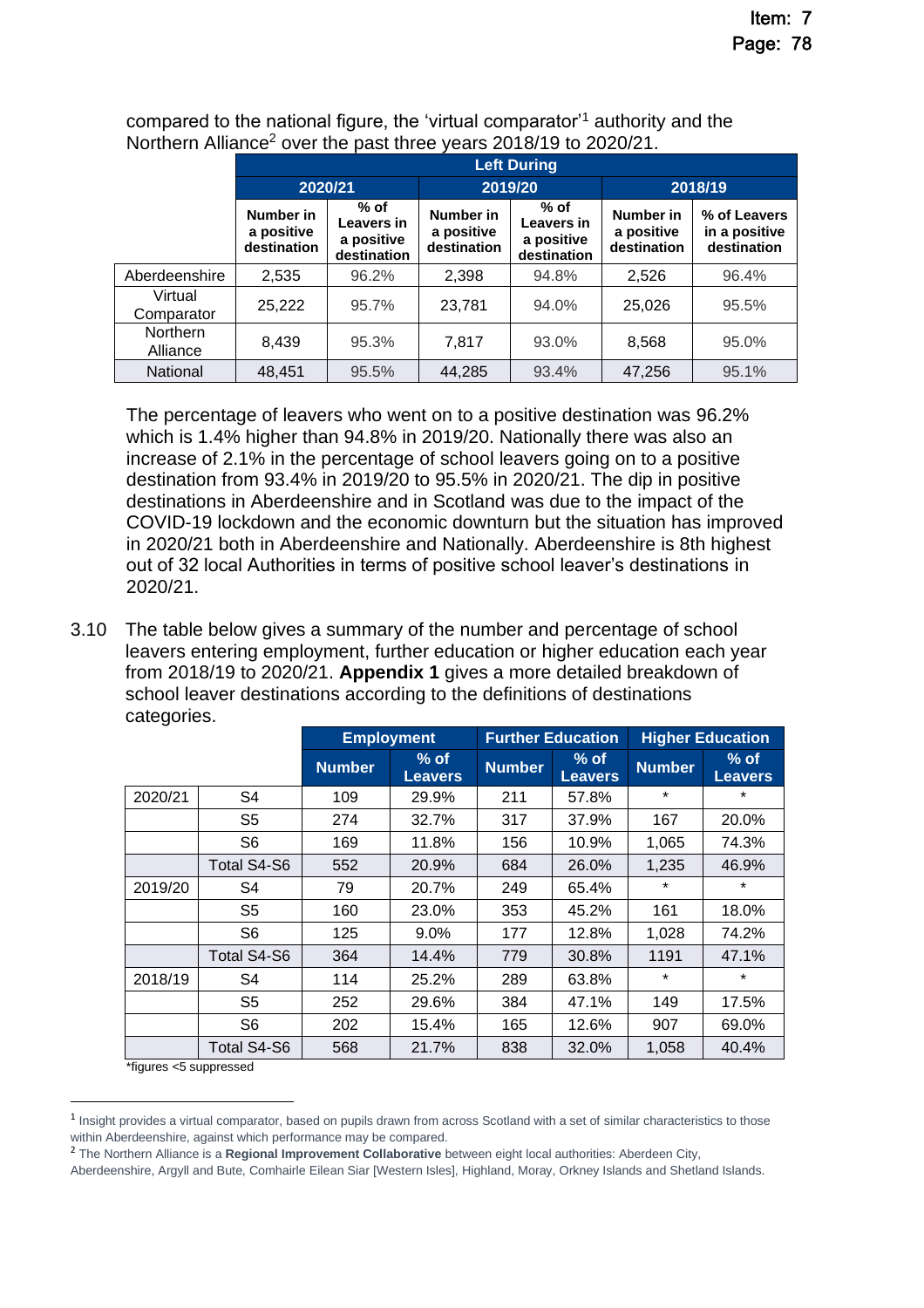The majority of S4 leavers in Aberdeenshire in 2020/21 went on to further education (57.8%), or employment (29.9%) and the majority of S5 leavers also went on to further education (37.9%) or employment (32.7%) and the majority of S6 leavers went on to higher education (74.3%). There has been a shift from further education to employment for S4 and S5 leavers since 2018/19 and an increase in the percentage of S6's going on to Higher Education.

- 3.11 Nationally, the percentage of leavers going on to higher education increased from 44.2% in 2019/20 to 45.1% in 2020/21, the percentage of leavers going on to further education decreased from 28.1% in 2019/20 to 23.3% in 2020/21 and the percentage of leavers going on to employment increased from 16.2% in 2019/20 to 22.6% in 2020/21. Nationally the percentage going into employment was particularly low in 2019/20 reflecting the difficult employment situation due to Covid-19.
- 3.12 The percentage of leavers in 2020/21 who were 'Unemployed Seeking' was 1.4% which is a little lower than 2.0% in both 2019/20 and 2018/19 and lower than the National figure of 2.5% in 2020/21. The percentage of leavers in 2020/21 who were 'Unemployed Not Seeking' was 1.7% which is the same as 2019/20 and higher than 1.2% in 2018/19 and the same as the National figure of 1.7% in 2020/21.
- 3.13 The following table provides data on the number and percentage of young people for whom English is not their first language (EAL) who secured a positive destination on leaving school. It shows Aberdeenshire as compared to the national figure, the 'virtual comparator' authority and the Northern Alliance over the past three years 2018/19 to 2020/21.

|                             |                                | <b>Left During</b>                                       |                                        |       |                                                |       |                                                                 |  |  |  |  |
|-----------------------------|--------------------------------|----------------------------------------------------------|----------------------------------------|-------|------------------------------------------------|-------|-----------------------------------------------------------------|--|--|--|--|
|                             |                                | 2020/21                                                  | 2019/20                                |       | 2018/19                                        |       |                                                                 |  |  |  |  |
|                             | <b>Number</b><br>οf<br>leavers | $%$ of<br>Leavers in<br>a Positive<br><b>Destination</b> | % of<br><b>Number</b><br>οf<br>leavers |       | Leavers in<br>a Positive<br><b>Destination</b> |       | $%$ of<br><b>Leavers in</b><br>a Positive<br><b>Destination</b> |  |  |  |  |
| Aberdeenshire               | 109                            | 89.0%                                                    | 104                                    | 95.2% |                                                | 90    | 95.6%                                                           |  |  |  |  |
| Virtual<br>Comparator       | 1,090                          | 94.2%                                                    | 1,040                                  | 89.1% |                                                | 900   | 93.7%                                                           |  |  |  |  |
| <b>Northern</b><br>Alliance | 387                            | 93.6%                                                    | 352                                    | 94.0% |                                                | 358   | 94.1%                                                           |  |  |  |  |
| National                    | 2,236                          | 95.9%                                                    | 2,171                                  | 94.2% |                                                | 2,109 | 96.4%                                                           |  |  |  |  |

There has been a decrease in the percentage of young people with EAL who were in a positive destination from 95.2% in 2019/20 to 89.0% in 2020/21. There was an increase Nationally from 94.2% in 2019/20 to 95.9% in 2020/21. Aberdeenshire is below the National figure in 2020/21.

3.14 The following table provides the number and percentage of Care Experienced Young People (CEYP) school leavers who secured a positive destination on leaving school. It shows Aberdeenshire as compared to the national figure, the 'virtual comparator' authority and the Northern Alliance over the past three years 2018/19 to 2020/21.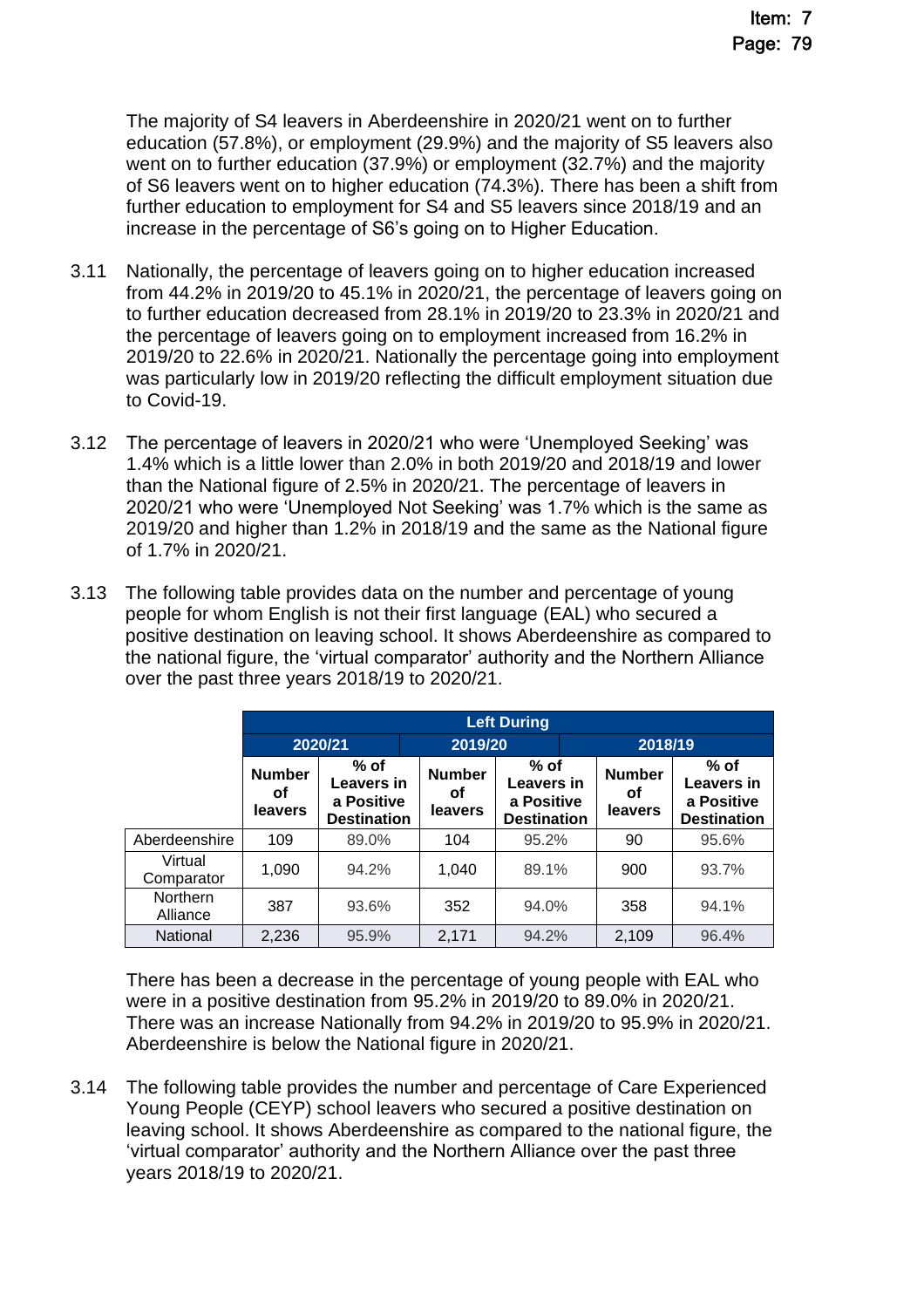|                             |                                | <b>Left During</b>                                       |                                |                                                          |                                |                                                          |  |  |  |  |
|-----------------------------|--------------------------------|----------------------------------------------------------|--------------------------------|----------------------------------------------------------|--------------------------------|----------------------------------------------------------|--|--|--|--|
|                             |                                | 2020/21                                                  | 2019/20                        |                                                          | 2018/19                        |                                                          |  |  |  |  |
|                             | <b>Number</b><br>οf<br>leavers | $%$ of<br>Leavers in<br>a Positive<br><b>Destination</b> | <b>Number</b><br>οf<br>leavers | $%$ of<br>Leavers in<br>a Positive<br><b>Destination</b> | <b>Number</b><br>οf<br>leavers | $%$ of<br>Leavers in<br>a Positive<br><b>Destination</b> |  |  |  |  |
| Aberdeenshire               | 35                             | 88.6%                                                    | 35                             | 88.6%                                                    | 39                             | 94.9%                                                    |  |  |  |  |
| Virtual<br>Comparator       | 350                            | 92.9%                                                    | 350                            | 91.4%                                                    | 390                            | 91.0%                                                    |  |  |  |  |
| <b>Northern</b><br>Alliance | 122                            | 82.8%                                                    | 131                            | 79.6%                                                    | 145                            | 81.4%                                                    |  |  |  |  |
| National                    | 1,045                          | 88.0%                                                    | 1,011                          | 81.4%                                                    | 1,047                          | 82.4%                                                    |  |  |  |  |

The following chart provides the percentage of leavers who were CEYP going on to employment, Further Education and Higher Education for the past three years 2017/18 to 2019/20



In 2020/21, 88.6% of CEYP went on to a positive destination which is the same as 2019/20 but less than 94.9% in 2018/19. Note that small numbers can mean large fluctuations in percentage figures. There was a decrease Nationally from 82.4% in 2018/19 to 81.4% in 2019/20 but this increased in 2020/21 to 88.0%. In Aberdeenshire, a higher percentage of CEYP went on to further education than employment or higher education. For all leavers in Aberdeenshire, the pattern was different with the highest percentage of leavers going on to higher education.

3.15 The following table gives the percentage of leavers in a positive destination in each SIMD 2020 quintile (Q1 is most deprived 20% and Q5 is least deprived 20%) for Aberdeenshire and Nationally.

|         |               | <b>SIMD Quintile</b> |                |       |                |                |  |  |  |
|---------|---------------|----------------------|----------------|-------|----------------|----------------|--|--|--|
|         |               | Q <sub>1</sub>       | Q <sub>2</sub> | Q3    | Q <sub>4</sub> | Q <sub>5</sub> |  |  |  |
| 2020/21 | Aberdeenshire | 86.1%                | 92.7%          | 95.3% | 96.9%          | 97.4%          |  |  |  |
|         | National      | 92.8%                | 94.5%          | 95.9% | 96.8%          | 97.6%          |  |  |  |
| 2019/20 | Aberdeenshire | 75.4%                | 93.1%          | 94.5% | 95.6%          | 95.5%          |  |  |  |
|         | National      | 90.0%                | 91.7%          | 94.1% | 95.2%          | 96.3%          |  |  |  |
| 2018/19 | Aberdeenshire | 82.6%                | 96.6%          | 94.3% | 96.8%          | 97.9%          |  |  |  |
|         | National      | 92.4%                | 93.3%          | 95.2% | 96.9%          | 97.7%          |  |  |  |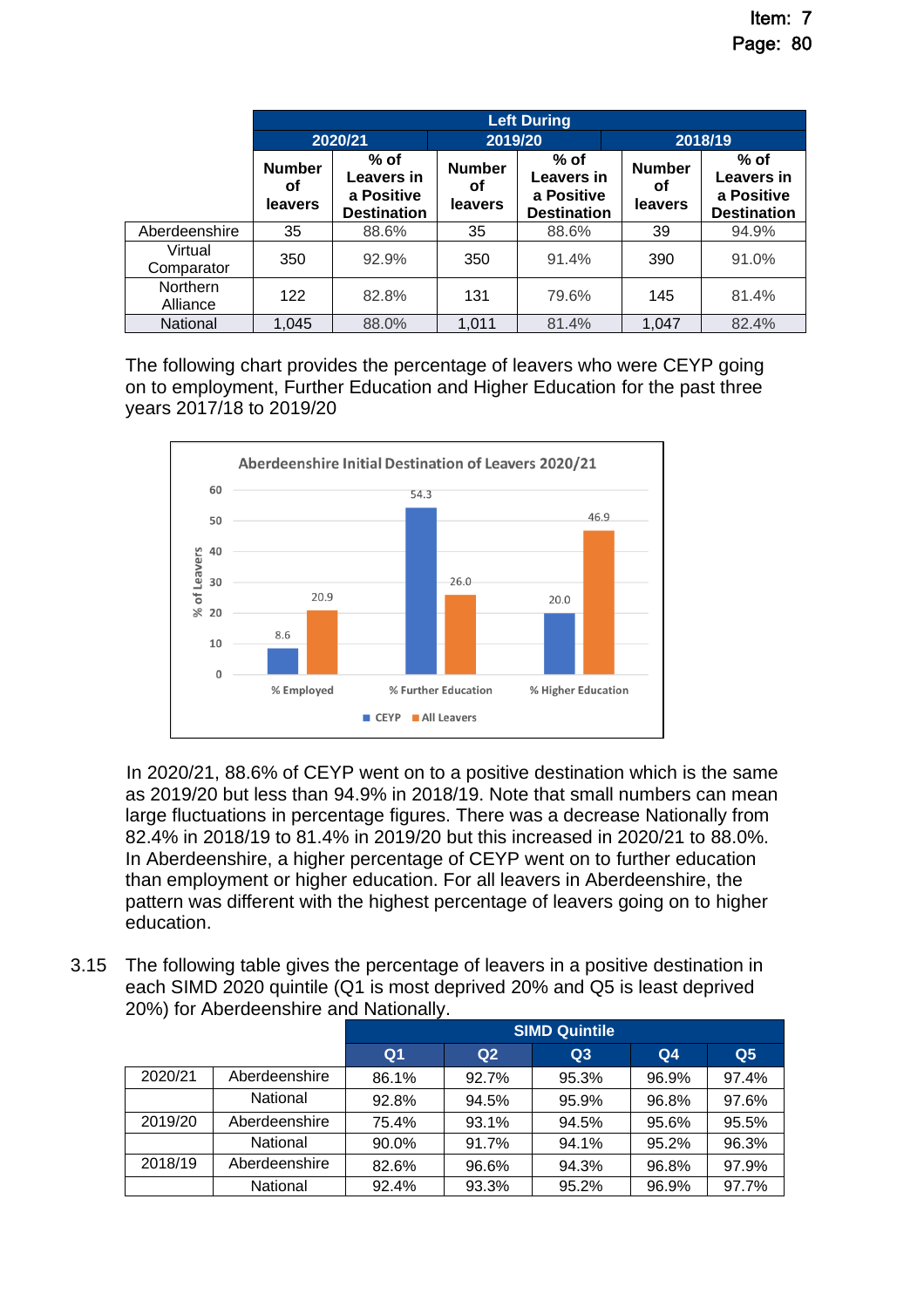The percentage of leavers in Aberdeenshire in a positive destination was lower in Q1 than Nationally in all years but was very similar in Q4 and Q5. The percentage of leavers in a positive destination in Aberdeenshire in Q1 was particularly low in 2019/20 at 75.4% compared to 90.0% Nationally and these leavers may have been especially affected by the lack of opportunities due to Covid-19. Note that Aberdeenshire has a relatively small number of pupils in Q1(in 2020/21 there were 72 leavers in Q1).

3.16 **Appendix 2** gives a breakdown of school leaver destinations by category for each of Aberdeenshire's Secondary Schools.

# **Follow-up post-school and beyond**

- 3.17 Follow-up destinations of school leavers in 2020/21 will be published by the Scottish Government in June 2022 based on post-school destinations published in March 2022 for those pupils who left school in 2020/21. Follow-up destinations for pupils who left in 2019/20 are published in Follow-up leaver destinations – [number 2 2021: summary statistics.](https://www.gov.scot/publications/summary-statistics-follow-up-leaver-destinations-no-3-2021-edition/)
- 3.18 There is a consistent pattern both Nationally and in Aberdeenshire, that fewer leavers are recorded in a positive destination nine months after leaving school, normally due to the percentage of young people with an 'unknown' destination increasing. The percentage of pupils in Aberdeenshire still in a positive destination when followed up has decreased slightly at 95.0% in 2018/19 and 93.6% in 2019/20 and still higher than the 2019/20 Scottish figure of 92.2%. In Aberdeenshire at follow up there was an increase in employment of over 5%, a fall of 5% in further education and small decreases of 1% in higher education.
- 3.19 Alongside Initial and Follow-up Destination Reports, impact of the Opportunities for All National Outcome is measured using the Annual Participation Measure, included in the Scottish Government's National Performance Framework. The Participation Measure captures the activity of all 16-19-year-olds, including those who choose to stay on at school as well as status of young people who have left school, compared to the school leavers destination report which only reports on the destination of school leavers in a particular year. It combines data from SDS, schools, colleges, Scottish Funding Council, the Student Awards Agency Scotland and the Department for Work and Pensions.
- 3.20 In August 2021, SDS published statistics on the participation of 16-19-year-olds at a national and local authority level [\(National report](https://www.skillsdevelopmentscotland.co.uk/media/48147/annual-participation-measure-2021-report.pdf) and [Aberdeenshire](https://www.skillsdevelopmentscotland.co.uk/publications-statistics/statistics/annual-participation-measure/?page=1&statisticCategoryId=7&order=date-desc)  [report\)](https://www.skillsdevelopmentscotland.co.uk/publications-statistics/statistics/annual-participation-measure/?page=1&statisticCategoryId=7&order=date-desc). The Participation Measure published by SDS is the percentage of 16- 19-year-olds participating in education, training or employment between 1<sup>st</sup> April and 31st March. The Participation Measure for Aberdeenshire in 2021 (1st April 2020 to 31st March 2021) was 92.2%, which was almost the same as 2020 and the same as the National rate of 92.2%.
- 3.21 There was a 0.6% decrease in the percentage of young people with an unconfirmed status from 6.2% in 2020 to 5.6% in 2021 and this was higher than the 2021 National figure of 4.6%. This is partly due to a slightly higher figure in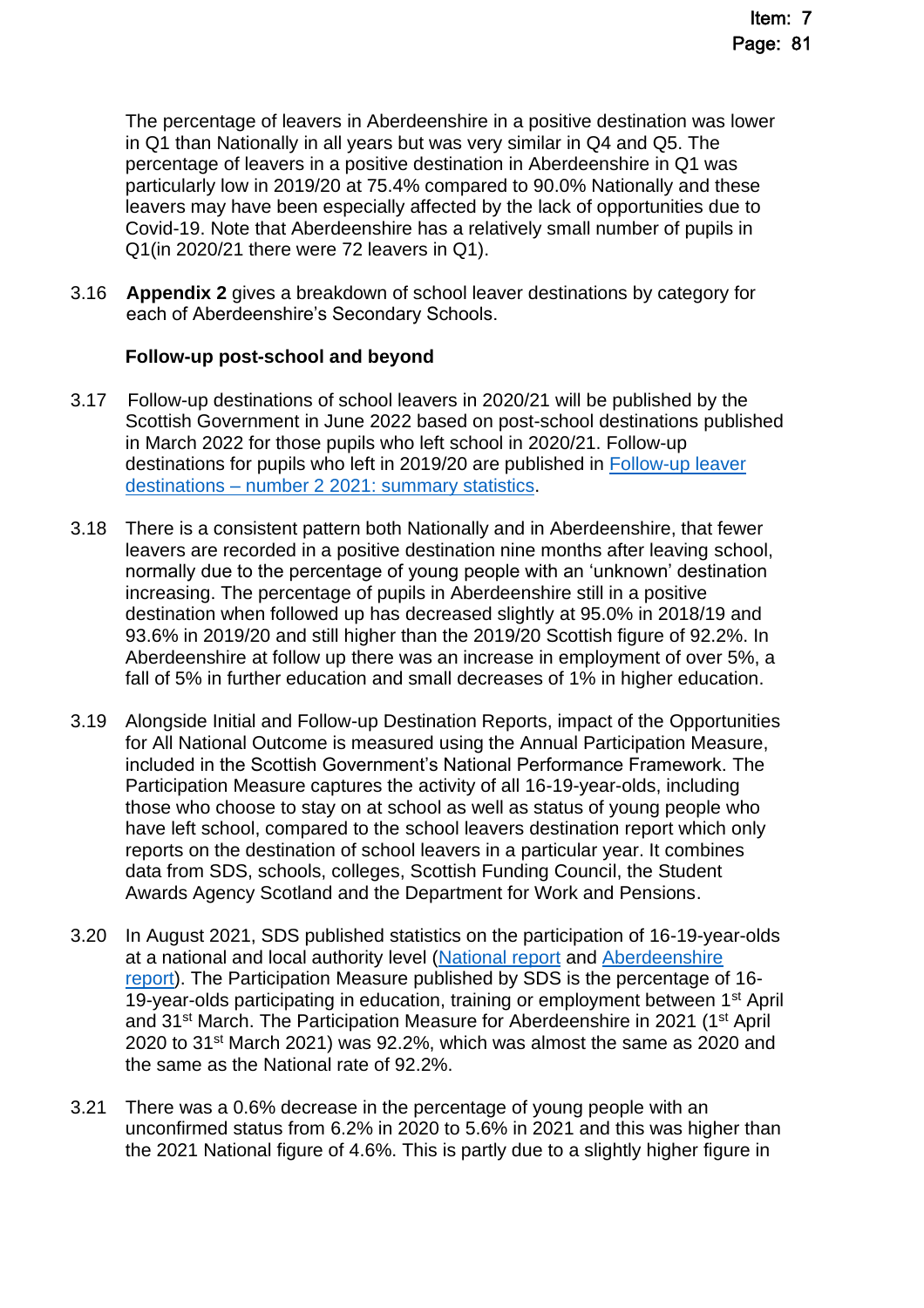2019/20 because of the difficult circumstances for school leavers and difficulties for SDS to contact school leavers in the summer of 2020 due to Covid-19.

The table below summarises the percentage of young people aged 16-19 years in Aberdeenshire participating in each destination in 2019 to 2021:

|                                          | 2021    | 2020  | 2019  |
|------------------------------------------|---------|-------|-------|
| 16-19 year-olds participating            | 92.2%   | 92.3% | 92.3% |
| Education (further and Higher)           | 75.4%   | 72.9% | 72.9% |
| Employment                               | 15.8%   | 18.3% | 18.2% |
| <b>Training and Personal Development</b> | $1.1\%$ | 1.0%  | 1.2%  |
| <b>Unemployed Seeking</b>                | 0.7%    | 0.6%  | 0.9%  |
| <b>Unemployed Not Seeking</b>            | 1.5%    | 1.0%  | 1.0%  |
| Unconfirmed                              | 5.6%    | 6.2%  | 5.8%  |

# **Support provided to young people**

3.22 In 2020, Scottish Government launched the [Young Person's Guarantee](https://youngpersonsguarantee.scot/) providing the opportunity of a job, placement, training or volunteering for every 16-24-year-old, expanding on the existing 'Opportunities for All' offer, which includes the Scottish Government No One Left Behind Grant.

Aberdeenshire Council received over £1 million to support the Young Person's Guarantee (YPG) to deliver programmes and initiatives up to March 2022 adding to the No One Left Behind (NOLB) fund.

The projects/initiatives delivered from the YPG/NOLB funding as previously detailed in the [2021 report,](https://committees.aberdeenshire.gov.uk/Committees.aspx?commid=494&meetid=19550) continue to be in place during 2021/2022. All of which have adopted a blending learning approach in response to Covid-19 requirements.

- 3.23 As part of the Opportunities for All delivery, the Youth Employability Support (Y.E.S.) document was designed to inform professionals, parents, young people of the available support across Aberdeenshire. The document was launched in May 2021 by the Opportunities for All Team within Community Learning & Development and is interactive and updated monthly and emailed out to all schools, Social Work Managers, Community Learning and Development staff and external partners. The Y.E.S. document can also be accessed on the Jobseekers section of the [Aberdeenshire Employability](https://employmentconnect.org.uk/)  [Partnership.](https://employmentconnect.org.uk/)
- 3.24 Over the last few years (since inception of GDPR), our Aberdeenshire 'unknown' level has increased year on year from 4% (2017) in 2017 to 6.2% in 2020. [\(Source: Participation Measure\)](https://www.skillsdevelopmentscotland.co.uk/media/48147/annual-participation-measure-2021-report.pdf). The Participation Measure is the key Scottish Government national performance indicator for success of Opportunities for All. The latest 2021 Participation Measure, highlighted our 'unconfirmed' (referred to as unconfirmed for participation measure but also known as 'unknown') rate is now 5.6% (approximately 600 young people aged 16-19 years of age), meaning Aberdeenshire is now sitting within the lower bottom quartile out of the 32 Local Authorities in terms of this category.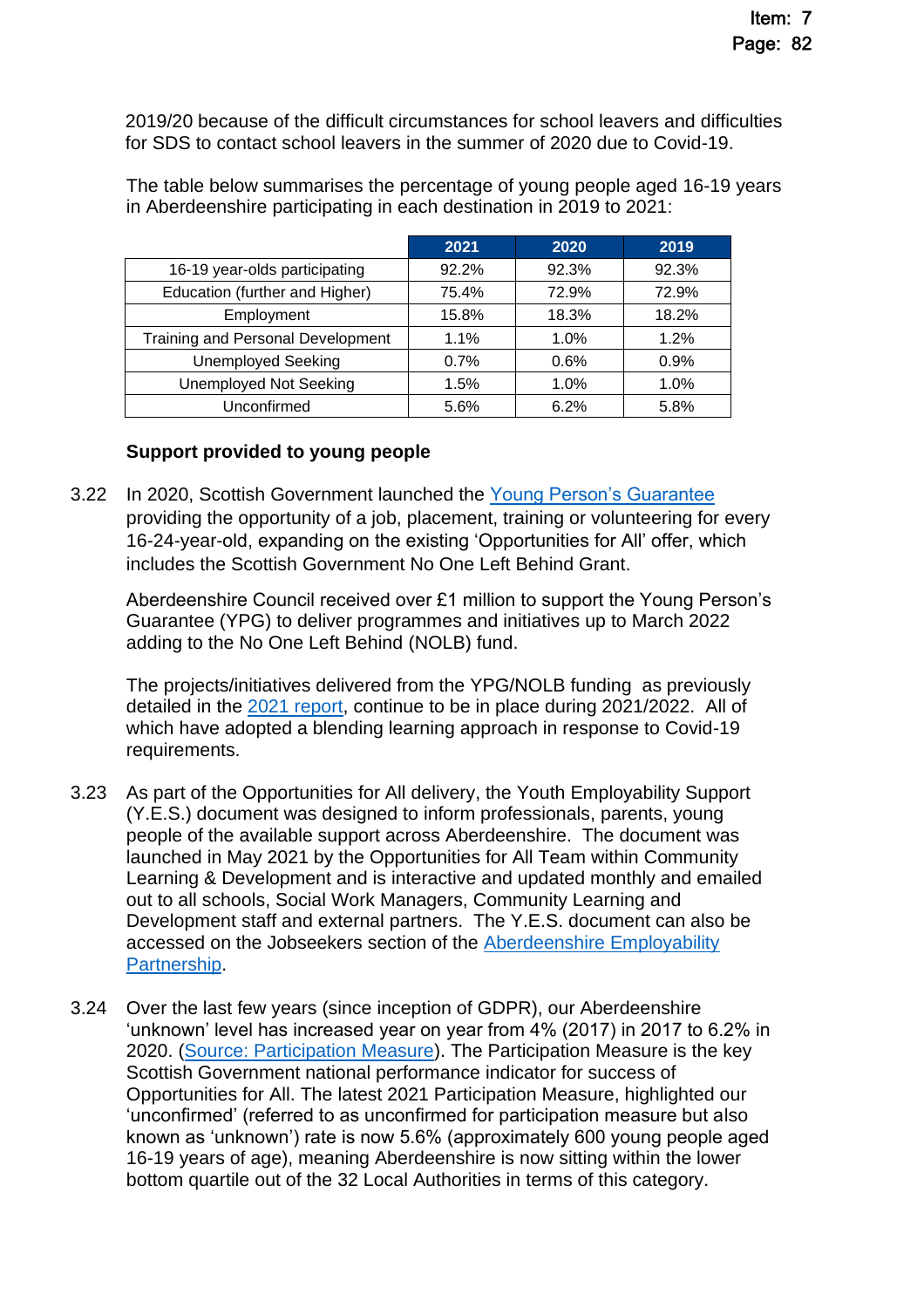- 3.25 As a result, a pilot project (REAP) from 20<sup>th</sup> Sept 2021- end March 2022 Funded by the Young Persons Guarantee, was put in place by the Opportunities for All team, in partnership with Skills Development Scotland. The pilot period is used to set up and establish systems/processes/protocols to engage with young people currently categorised as 'Unknown', to identify barriers to engagement and increase inclusion in youth employability opportunities.
- 3.26 The Opportunities for All team, use a range of contact/engagement methods to establish the accurate and current destination of the identified young people recorded as 'unknown' in Aberdeenshire. A range of communication methods used to engage with young people include email, phone calls at night, letters, and social media platforms e.g., Opportunities for All Facebook, social media campaign. Due to COVID-19, house visits have not been pursued at this time. This collaborative project aims to build capacity with SDS and also, CLD Service – Opportunities for All to engage with significantly higher number of unknowns than what has been achievable previously. Without this project, young people will continue to be 'unknown' to us and potentially left without support.
- 3.27 To date, 190 young people up to the age of 18, have been contacted with a response of 77 (41%) confirming their destination. As a result of the Social Media campaign designed to notify young people of the plan to contact those who were recorded as 'unknown', a further 8 enquiries were received from young people not recorded as 'unconfirmed' but requiring support or information.
- 3.28 In 2020/21, 315 pupils in Aberdeenshire undertook a Foundation Apprenticeship (FA) at Level 6 and 115 at Level 4/5 with very successful FA completion rates and an increase in pupil attainment. Session 2021-22 Foundation Apprenticeship (FA) delivery commenced on 1st June 2021. There has been a considerable increase in numbers choosing to study an FA. Currently there over 400 Level 6 and over 230 Level 4/5 Foundation Apprenticeships pupils across 12 FA frameworks undertaking an FA through the Aberdeenshire Council model. All FA courses remain on target to complete on time. There has been a very successful Education HMIE inspection of Aberdeenshire Council's Foundation Apprenticeship delivery with very positive feedback. Also, positive media feedback following articles in TES and The Herald highlighting our FA delivery.

The 'relaunch' of the Developing the Young Workforce (DYW) 3-18 curriculum refresh and Career Education delivery in our schools has been delayed again due to COVID-19.

# **4 Council Priorities, Implications and Risk**

4.1 This report helps deliver the Strategic Priorities 'Education' and 'Health & Wellbeing' within the Pillar 'Our People', 'Resilient Communities' within the Pillar 'Our Environment', and 'Economy & Enterprise and 'Estate Modernisation'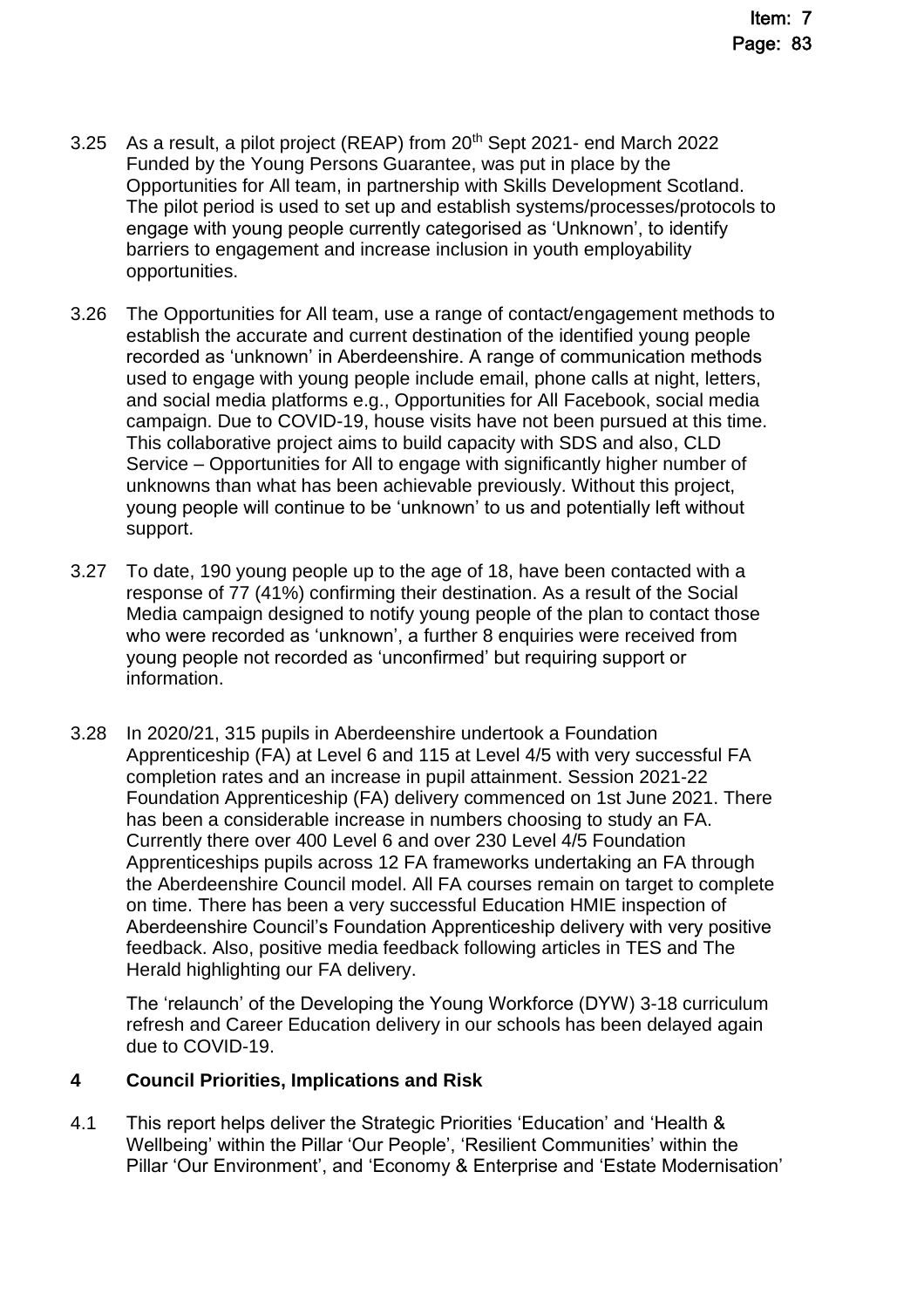within the Pillar 'Our Economy', underpinned by the key principles *right people, right places, right time*; *responsible finances*; *Community Planning Partnership Local Outcome Improvement Plans; human rights and public protection*; *tackling poverty and inequalities*; and *digital infrastructure and economy*.

- 4.2 This report also helps deliver against the Aberdeenshire Children's Services [Plan](https://www.girfec-aberdeenshire.org/who-we-are/our-childrens-services-plan/) priorities, and the Local Outcomes Improvement Plan (LOIP) priority on [Reducing Poverty.](https://www.ouraberdeenshire.org.uk/our-priorities/reducing-child-poverty/)
- 4.3 The table below shows whether risks and implications apply if the recommendations are agreed.

| <b>Subject</b>                             | <b>Yes</b> | <b>No</b> | N/A |
|--------------------------------------------|------------|-----------|-----|
| Financial                                  |            | х         |     |
| Staffing                                   |            |           |     |
| <b>Equalities and Fairer Duty Scotland</b> |            |           |     |
| Children and Young People's Rights and     |            | Х         |     |
| Wellbeing                                  |            |           |     |
| <b>Climate Change and Sustainability</b>   |            |           |     |
| <b>Health and Wellbeing</b>                |            |           |     |
| <b>Town Centre First</b>                   |            |           |     |

- 4.4 Although there are no direct staffing or financial implications arising from this report, trends are used to inform improvement activity and future budget planning.
- 4.5 The screening section as part of Stage One of the Integrated Impact Assessment (IIA) process has not identified the requirement for any further detailed assessments to be undertaken as: *this report is to inform committee on performance and during the IIA Screening process no differential impact was identified*.
- 4.6 The following Risks have been identified as relevant to this matter on a Corporate Level [\(Corporate Risk Register\)](https://www.aberdeenshire.gov.uk/council-and-democracy/about-us/plans-and-reports/):
	- ACORP004 *Business and organisational transformation*
	- ACORP006 *Reputation management (including social media)*

The following Risks have been identified as relevant to this matter on a Strategic Level [\(Education & Children's Services Directorate Risk Register\)](https://www.aberdeenshire.gov.uk/media/26330/ecsdirectoraterisksregister.pdf):

- ECSSR001 *To have better, integrated working arrangements within ECS in pursuit of improved outcomes for children and young people*
- ECSSR002 *To secure continuous improvement in outcomes for children and young people*
- ECSSR003 *To have improved business support and resource management arrangements in place across ECS*
- ECSSR004 *To develop and deliver a revised LLA Business Plan focused on the three pillars of Live Life Outdoors, Live Life Well and Live Life @ Home*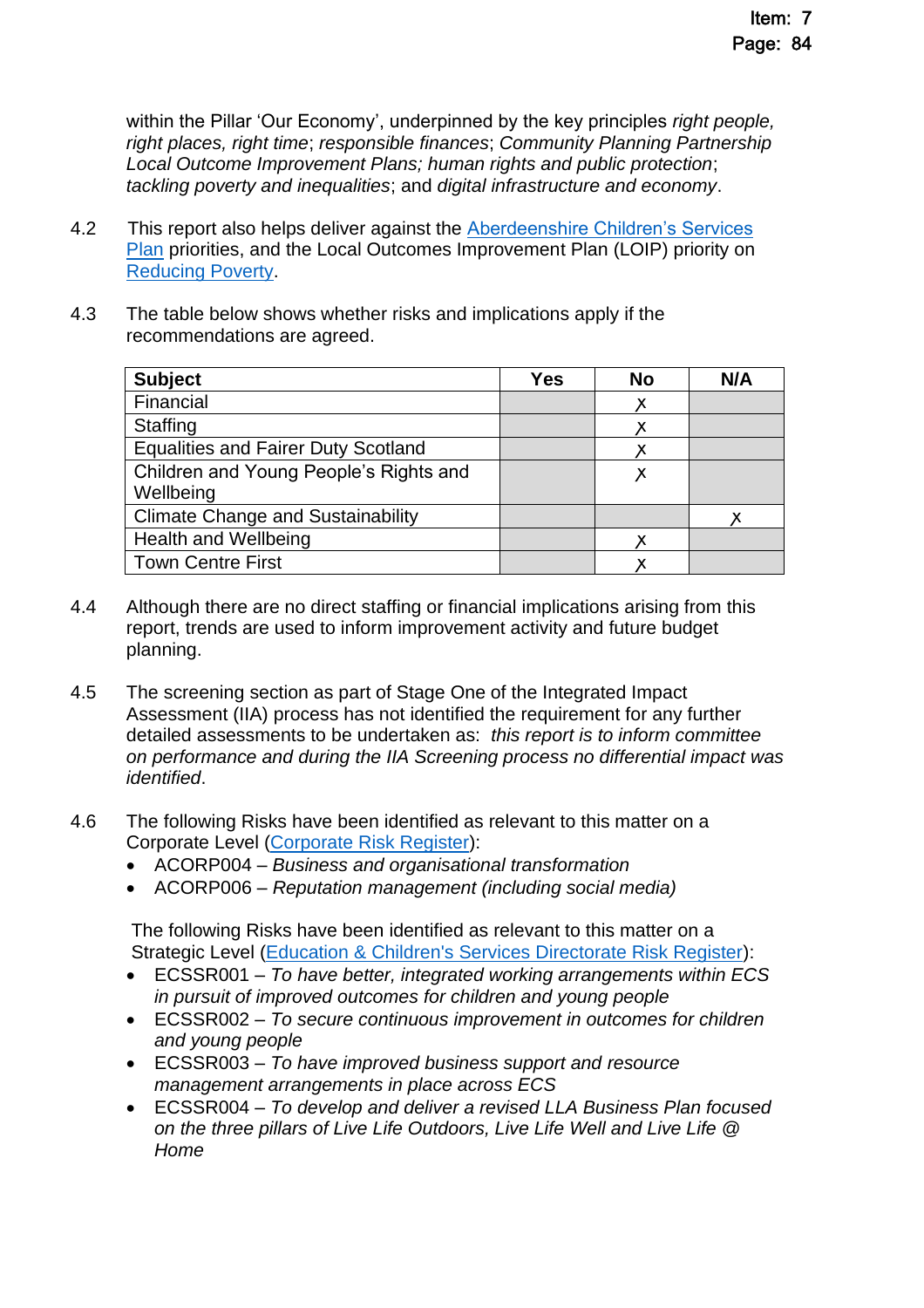Continued monitoring of the key Directorate outcome measures and key actions linked to the Council Plan Priorities, along with the project management approach and services' internal policies and procedures, will mitigate these identified risks, and strengthen the link between performance information and service outcomes.

## **5 Scheme of Governance**

- 5.1 The Head of Finance and Monitoring Officer within Business Services have been consulted in the preparation of this report and had no comments to make and are satisfied that the report complies with the **Scheme of Governance** and relevant legislation.
- 5.2 The Committee is able to consider and take a decision on this item in terms of Section E.1.1.b of the List of Committee Powers in Part 2A of the Scheme of Governance as it relates to Education and Section E.6.1 as it relates to the scrutiny and review of the effectiveness of Council policy and Council service delivery.

### **Laurence Findlay Director of Education & Children's Services**

Report prepared by Vincent Docherty, Head of Education and Anne Horgan, Analysis & Research Officer Date 23rd February 2022

# **List of Appendices:**

- Appendix 1 School Leaver Destinations by Destination Category 2018/19 to 2020/21 Number and Percentage of Leavers
- Appendix 2 Initial School Leaver Destinations by School and Destination Category 2020/21 Number and Percentage of Leavers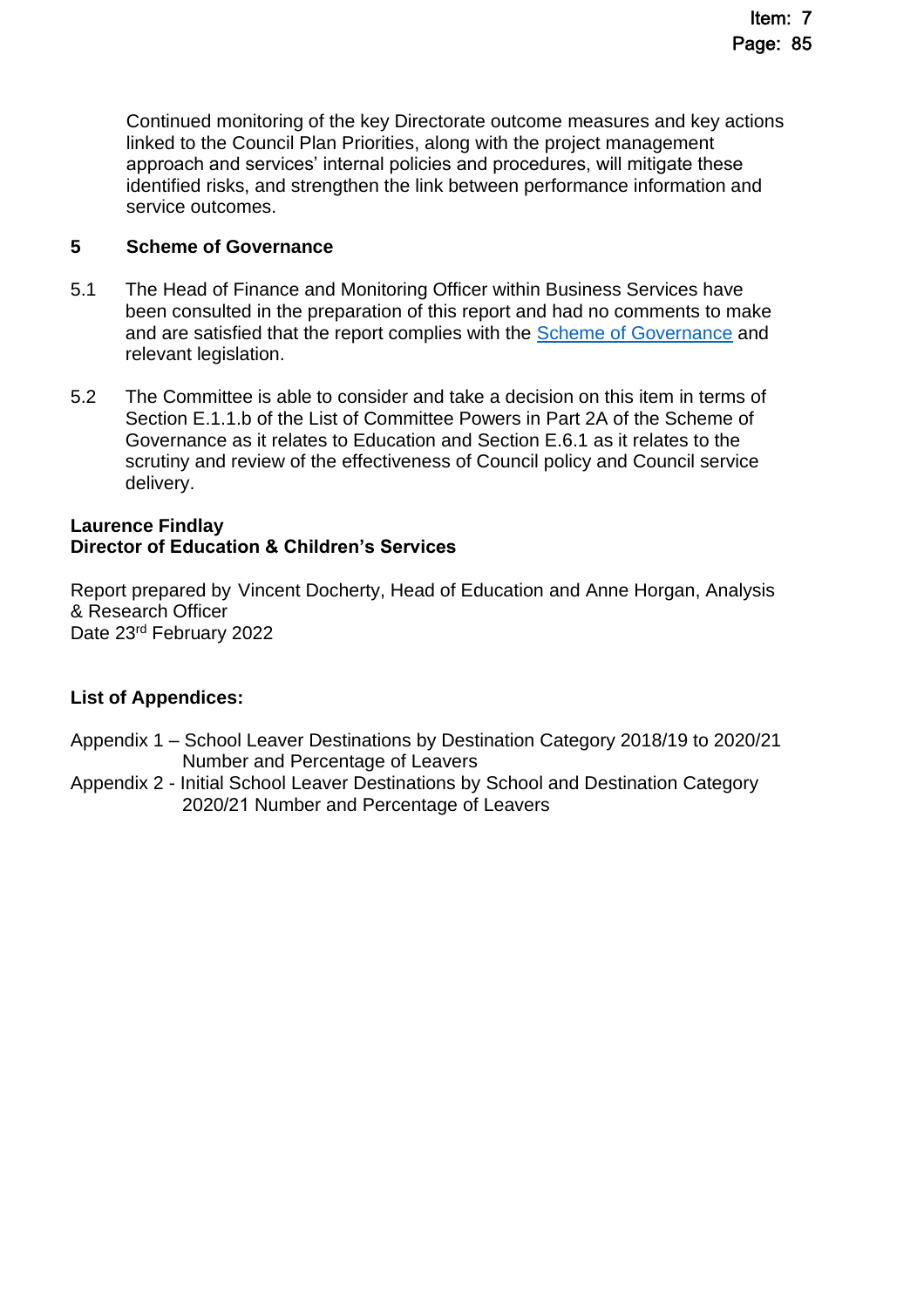**Aberdeenshire** A **Education and Children's Services** COUNCIL |

#### **Appendix 1 School Leaver Destinations by Destination Category 2018/19 to 2020/21 Number and Percentage of Leavers**<sup>3</sup>

| Year    |                           | <b>Cohort</b> | <b>Higher</b><br><b>Education</b> | <b>Further</b><br><b>Education</b> | <b>Training</b> | <b>Employed</b> | <b>Voluntary</b><br><b>Work</b> | <b>PSD</b>  | <b>Unemployed</b><br><b>Seeking</b> | <b>Unemployed</b><br><b>Not Seeking</b> | <b>Not known</b> |
|---------|---------------------------|---------------|-----------------------------------|------------------------------------|-----------------|-----------------|---------------------------------|-------------|-------------------------------------|-----------------------------------------|------------------|
| 2020/21 | Aberdeenshire             | 2,635         | 1,235<br>46.9%                    | 684<br>26.0%                       | 51<br>1.9%      | 552<br>20.9%    | $\star$                         | $\star$     | 38<br>1.4%                          | 45<br>1.7%                              | 17<br>0.6%       |
|         | <b>Virtual Comparator</b> | 2,6353        | 11,579<br>44.0%                   | 5,968<br>22.7%                     | 867<br>3.3%     | 6,577<br>25.0%  | 121<br>0.5%                     | 92<br>0.4%  | 588<br>2.2%                         | 472<br>1.8%                             | 71<br>0.3%       |
|         | Northern Alliance         | 8,853         | 3,688<br>41.7%                    | 2,018<br>22.8%                     | 243<br>2.8%     | 2,431<br>27.5%  | 27<br>0.3%                      | 30<br>0.3%  | 206<br>2.3%                         | 167<br>1.9%                             | 41<br>0.5%       |
|         | National                  | 50,746        | 22,880<br>45.1%                   | 11,820<br>23.3%                    | 1,876<br>3.7%   | 11,458<br>22.6% | 190<br>0.4%                     | 236<br>0.5% | 1,283<br>2.5%                       | 858<br>1.7%                             | 154<br>0.3%      |
| 2019/20 | Aberdeenshire             | 2,531         | 1,191<br>47.1%                    | 779<br>30.8%                       | 51<br>2.0%      | 364<br>14.4%    | $\star$                         |             | 50<br>2.0%                          | 43<br>1.7%                              | 40<br>1.6%       |
|         | <b>Virtual Comparator</b> | 25,310        | 11,116<br>43.9%                   | 7,150<br>28.3%                     | 795<br>3.1%     | 4,465<br>17.6%  | 114<br>0.5%                     | 142<br>0.6% | 896<br>3.5%                         | 499<br>2.0%                             | 134<br>0.5%      |
|         | <b>Northern Alliance</b>  | 8,406         | 3,647<br>43.4%                    | 2,312<br>27.5%                     | 216<br>2.6%     | 1,579<br>18.8%  | 32<br>0.4%                      | 31<br>0.4%  | 311<br>3.7%                         | 175<br>2.1%                             | 103<br>1.2%      |
|         | National                  | 47,435        | 20,966<br>44.2%                   | 13,310<br>28.1%                    | 1,746<br>3.7%   | 7,675<br>16.2%  | 213<br>0.5%                     | 375<br>0.8% | 1,964<br>4.1%                       | 868<br>1.8%                             | 318<br>0.7%      |
| 2018/19 | Aberdeenshire             | 2,620         | 1,058<br>40.4%                    | 838<br>32.0%                       | 35<br>1.3%      | 568<br>21.7%    | 14<br>0.5%                      | 13<br>0.5%  | 52<br>2.0%                          | 30<br>1.2%                              | 12<br>0.5%       |
|         | Virtual Comparator        | 26,200        | 10,058<br>38.4%                   | 7,064<br>27.0%                     | 841<br>3.2%     | 6,770<br>25.8%  | 173<br>0.7%                     | 121<br>0.5% | 734<br>2.8%                         | 330<br>1.3%                             | 107<br>0.4%      |
|         | Northern Alliance         | 9,021         | 3,329<br>36.9%                    | 2,450<br>27.2%                     | 243<br>2.7%     | 2,461<br>27.3%  | 53<br>0.6%                      | 32<br>0.4%  | 235<br>2.6%                         | 123<br>1.4%                             | 95<br>1.1%       |
|         | National                  | 49,717        | 20,061<br>40.4%                   | 13,558<br>27.3%                    | 1,725<br>3.5%   | 11,395<br>22.9% | 288<br>0.6%                     | 234<br>0.5% | 1,551<br>3.1%                       | 701<br>1.4%                             | 205<br>0.4%      |

\*figures <5 suppressed

<sup>3</sup> Number of pupils is calculated from percentages given in Insight and total number of pupils/percentages may not add to /100% due to rounding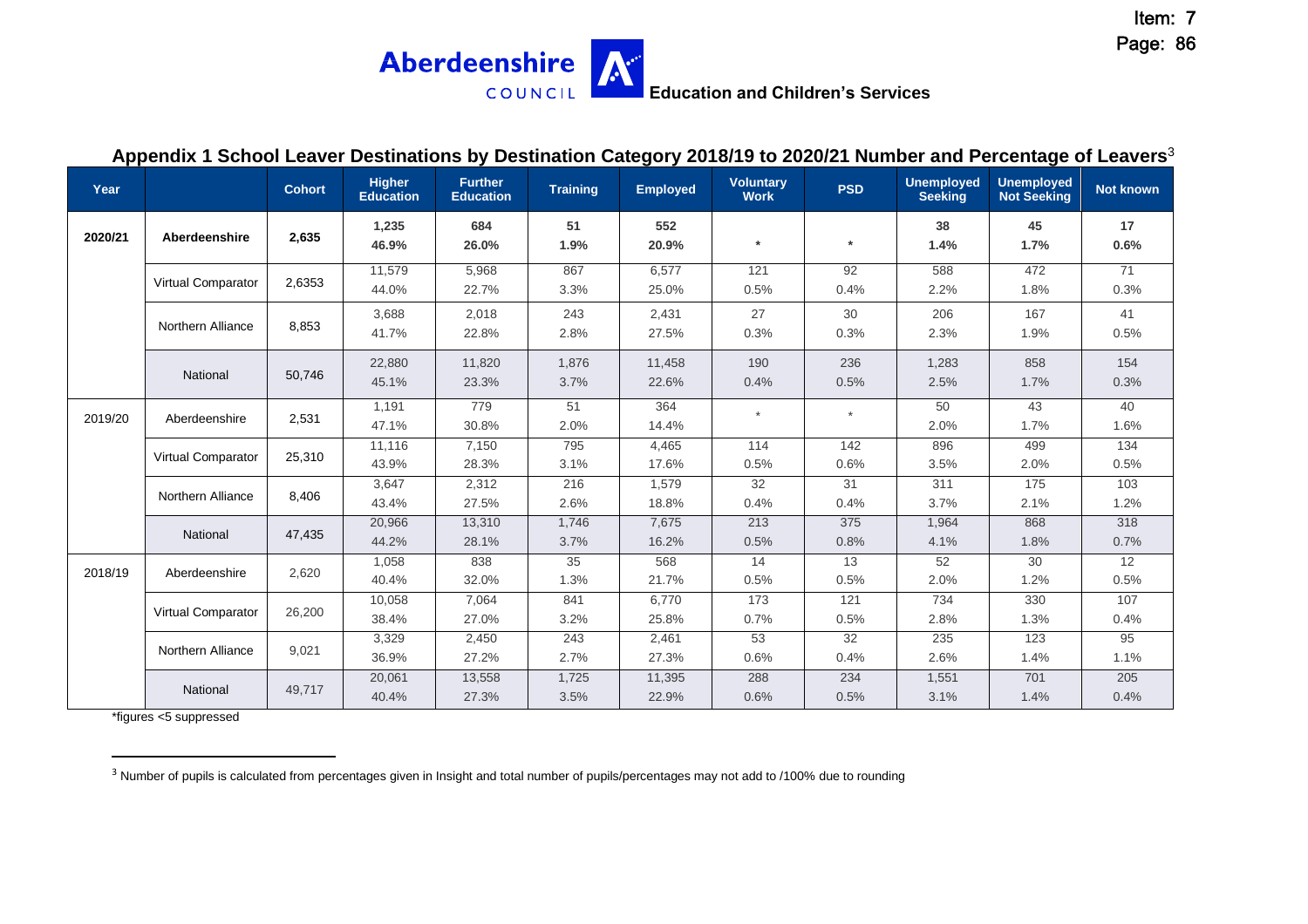Item: 7 Page: 87